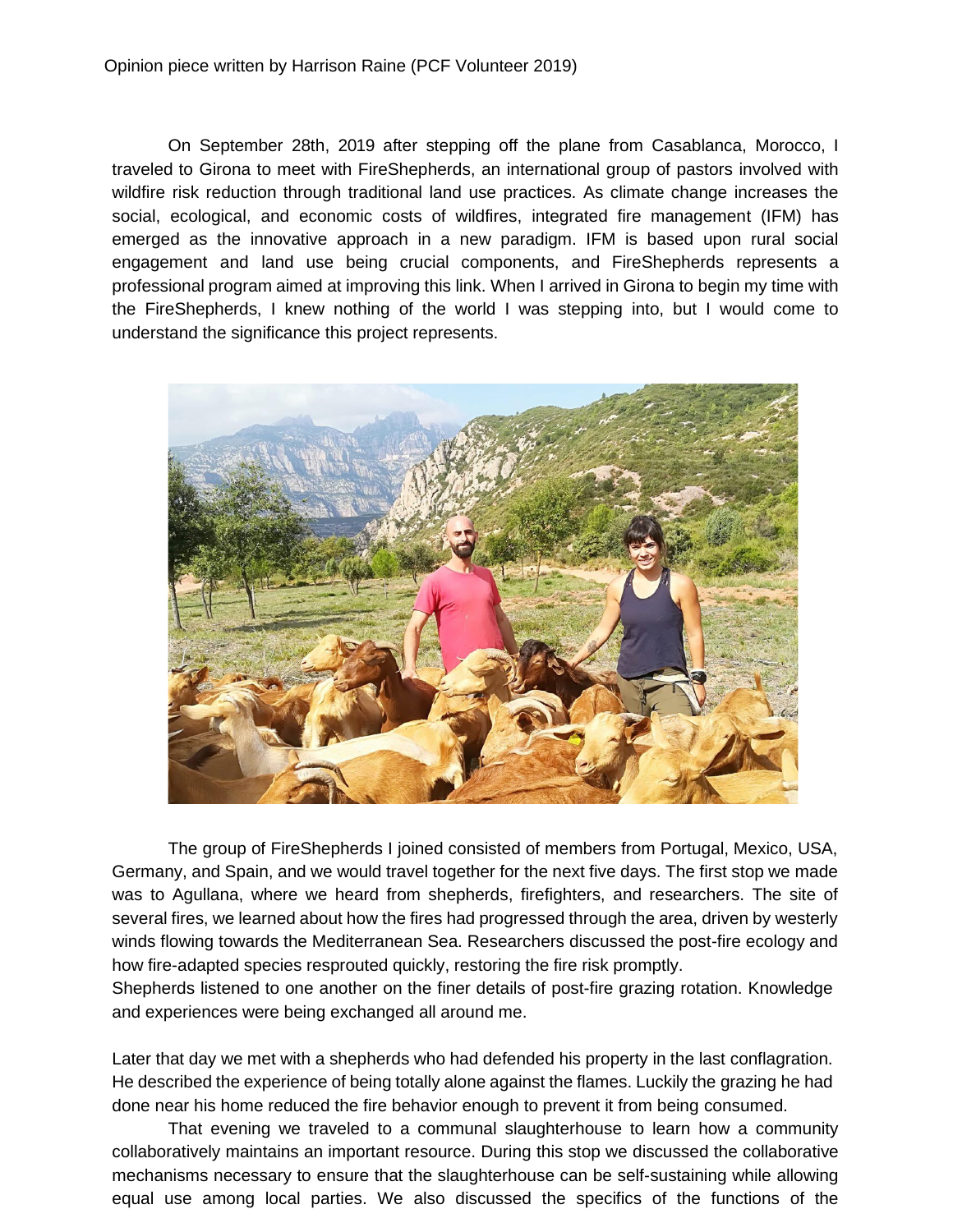slaughterhouse. That night we enjoyed the beautiful views of L'Escala.



On September 29th, the first order of the day was a grazing site of a Fire Flocks. This site was a strategic area identified by GRAF as a priority area for fuels reduction. Areas such as those adjacent to roads and intersections were selected so that firefighters would be able to access these quickly in the event of a wildfire. The grazing would help reduce the fire behavior and allow firefighters to secure an "anchor point" for further operations. This prompted discussions about who owns the land versus responsibility, and whether shepherds should be compensated for work completed route to strategic areas. Throughout the trip I noticed that each stop served to promote learning, but it also incited discussion which benefited the experience of everyone.

Increasing the experience was clearly an objective of the trip as the next two stops included a beautiful lunch and leisurely kayak. This allowed people to rejuvenate and continue learning.

Following the kayak, our group traveled to La Cellera de Ter to hear from researchers and civic leaders about the accomplishment of a park area and how grazing was used as a political tool. This gave us insight into politics surrounding grazing projects and how the leaders maneuvered the political landscape to achieve their goal.